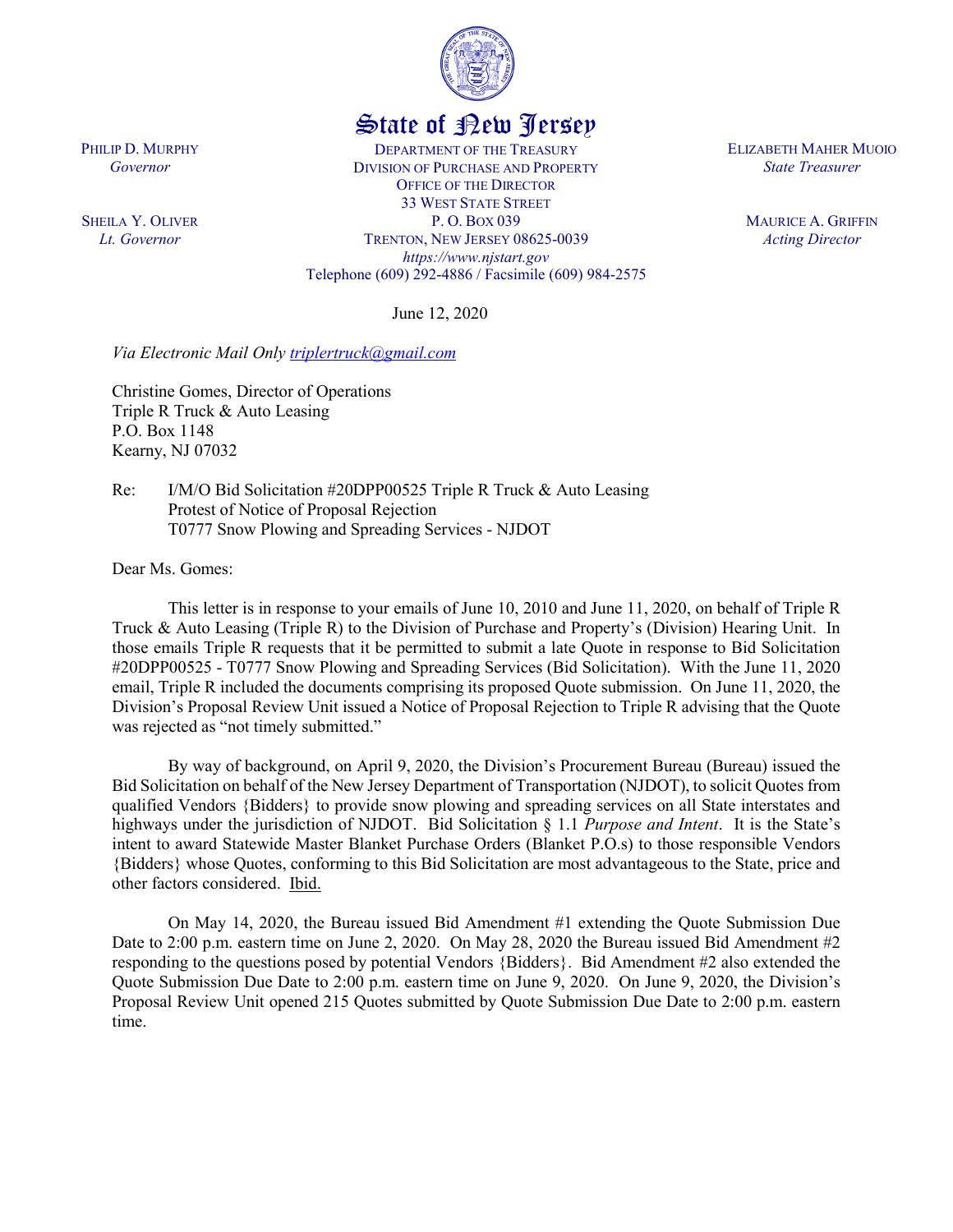On June 10, 2020, at 11:18 am, after the Quote submission deadline, Triple R wrote the Division's Hearing Unit stating in relevant part:

> Yesterday, 6/9/20, the bids for Bid # 20DPP00525, T0777 - Snow Plowing and Spreading Services - NJDOT were due at 2pm. Unfortunately the wording of NJSTART mislead me to believing the start time was 6/9/20 at 2pm. All of the bid solicitation documentation that was posted has the wording of "bid opening date". Open to me means available. If that is the when bids were due, the wording of closed date or bid due by would have been easier to understand the deadline.

> I had been working on the bid through njstart and at 2pm when the bid was due to open, when I clicked submit, the site looked as if the bid was taken down. I emailed several people asking if the bid was removed or if there was in issue with the site and it was then I was informed the bid was 'due' at 2pm and not open at 2pm.

On June 11, 2020 at 8:37 am, Triple R submitted a supplemental email to the Division's Hearing Unit stating:

> I am requesting consideration of my technical difficulties and my misunderstanding of the terminology from NJSTART to be able to submit our bid for snow plowing.

> To be given a second chance to submit our bid would be a blessing, especially during these times. I have attached our full bid both Parts 1 and Part 2 for your review.

> Since I was working on NJSTART attaching all of our documentation and saved it as I was working before I was kicked off; you maybe able to see my progress on your end. All of the documents were uploaded before I was kicked off but our bid was not successfully submitted.

> This was an honest mistake on my part to think the bid was open at 2pm on 6/9 and not realizing that was to mean a deadline for submission.

Triple R's proposed Quote submission was forwarded to the Division's Proposal Review Unit. On June 11, 2020, the Division's Proposal Review Unit issued a Notice of Proposal Rejection to Triple R advising that the Quote was rejected as "not timely submitted."

In consideration of Triple R's protest, I have reviewed the record of this procurement, including the Bid Solicitation, the relevant statutes, regulations, and case law. This review of the record has provided me with the information necessary to determine the facts of this matter and to render an informed Final Agency Decision on the merits of the protest. I set forth herein the Division's Final Agency Decision.

The Division's administrative regulations that govern the advertised procurement process establish certain requirements that must be met in order for a Quote to be accepted. Those regulations provide in relevant part:

> (a) In order to be eligible for consideration for award of contract, the bidder's proposal shall conform to the following requirements or be subject to designation as a non-responsive proposal for noncompliance:

> > . . .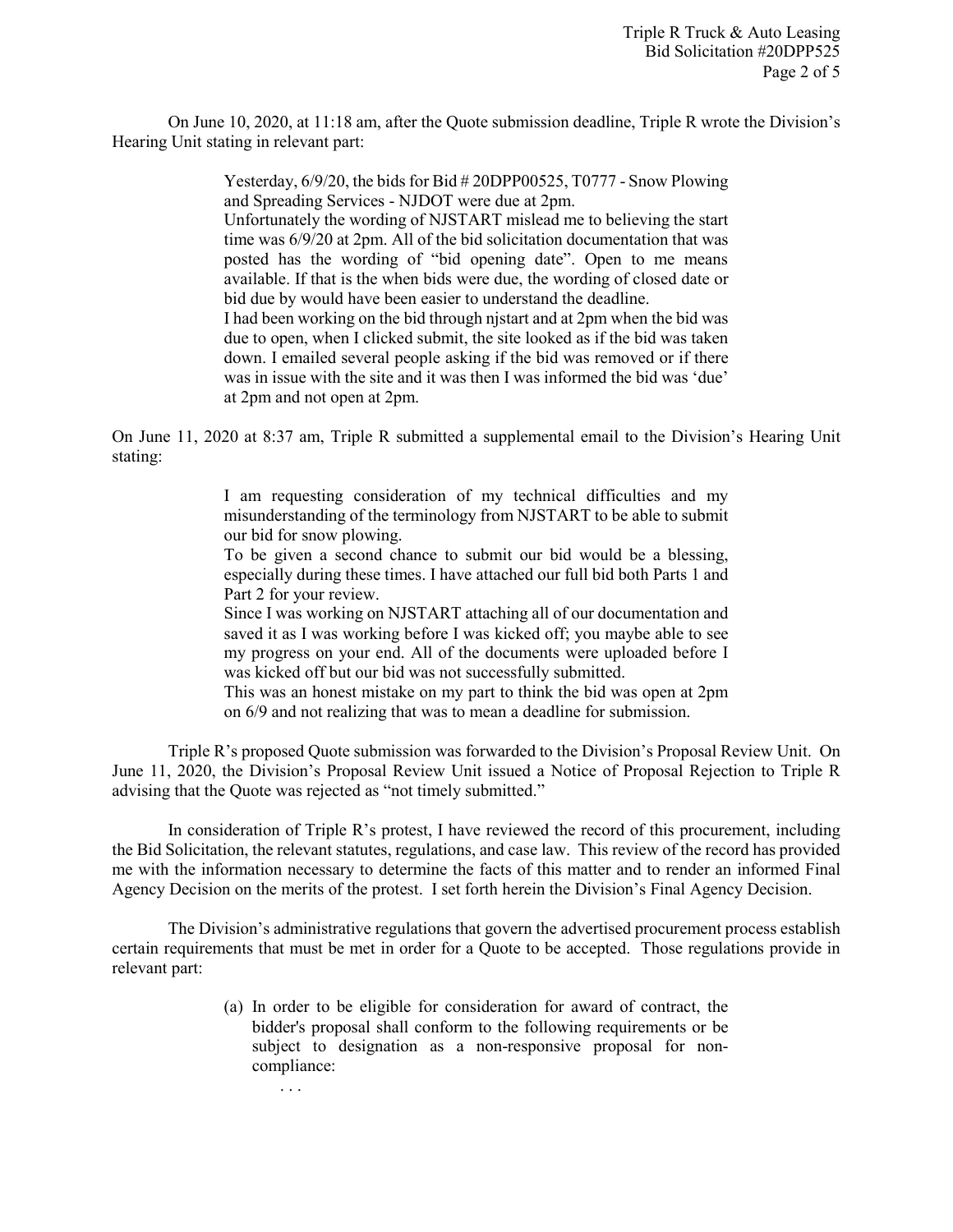2. Be submitted on or before the due date and time and at the place specified in the RFP;

[N.J.A.C. 17:12-2.2(a)(2).]

If the requirements of N.J.A.C. 17:12-2.2 are not met, a Quote must be rejected. These regulations must be stringently enforced to maintain the equal footing of all Vendors {Bidders} and to ensure the integrity of the State's bidding process.

As noted in the protest email, Triple R did not submit its Quote prior to the listed deadline for Quote submission because "unfortunately the wording of NJSTART mislead me to believing the start time was 6/9/20 at 2pm". Admittedly, as shown on the screen shot below, the Open Bids page on the *NJSTART* website lists the submission date for each item as "Bid Opening Date".

|                            | TART  |              |    |                 |                         |                        |
|----------------------------|-------|--------------|----|-----------------|-------------------------|------------------------|
| Open Bids                  |       |              |    |                 |                         |                        |
| Show Bids for Category All |       | $\checkmark$ | Go |                 |                         |                        |
| <b>BId(18)</b>             |       |              |    |                 |                         |                        |
| $B$ Id #<br>Alternate Id   | Buyer | Description  |    | Purchase Method | <b>Bid Opening Date</b> | <b>Bid Holder List</b> |

However, the Bid Solicitation language made clear that Quotes must be received prior to the listed Bid Opening Date.

Specifically, with respect to the mandatory Quote submission due date and time, the Bid Solicitation advised all potential Vendors {Bidders} of the requirements for proper and timely Quote submission stating:

## **1.3.2 SUBMISSION OF QUOTES**

l

In order to be considered for award, the Quote must<sup>[1](#page-2-0)</sup> be received by the Procurement Bureau of the Division at the appropriate location by the required time.

Vendors {Bidders} shall submit Quotes electronically through *NJSTART*.

|                 |  |  |  | <b>QUOTES NOT RECEIVED PRIOR TO THE QUOTE OPENING</b>   |  |
|-----------------|--|--|--|---------------------------------------------------------|--|
|                 |  |  |  | <b>DEADLINE SHALL BE REJECTED. THE DATE AND TIME OF</b> |  |
|                 |  |  |  | THE QUOTE OPENING ARE INDICATED ON THE BID              |  |
|                 |  |  |  | SOLICITATION COVER SHEET AND ON THE "SUMMARY"           |  |
|                 |  |  |  | TAB OF THE BID SOLICITATION WEBPAGE WITHIN              |  |
| <b>NJSTART.</b> |  |  |  |                                                         |  |

<span id="page-2-0"></span><sup>&</sup>lt;sup>1</sup> Bid Solicitation Section 2.2 *General Definitions defines* "Must" as "that which is a mandatory requirement.**"**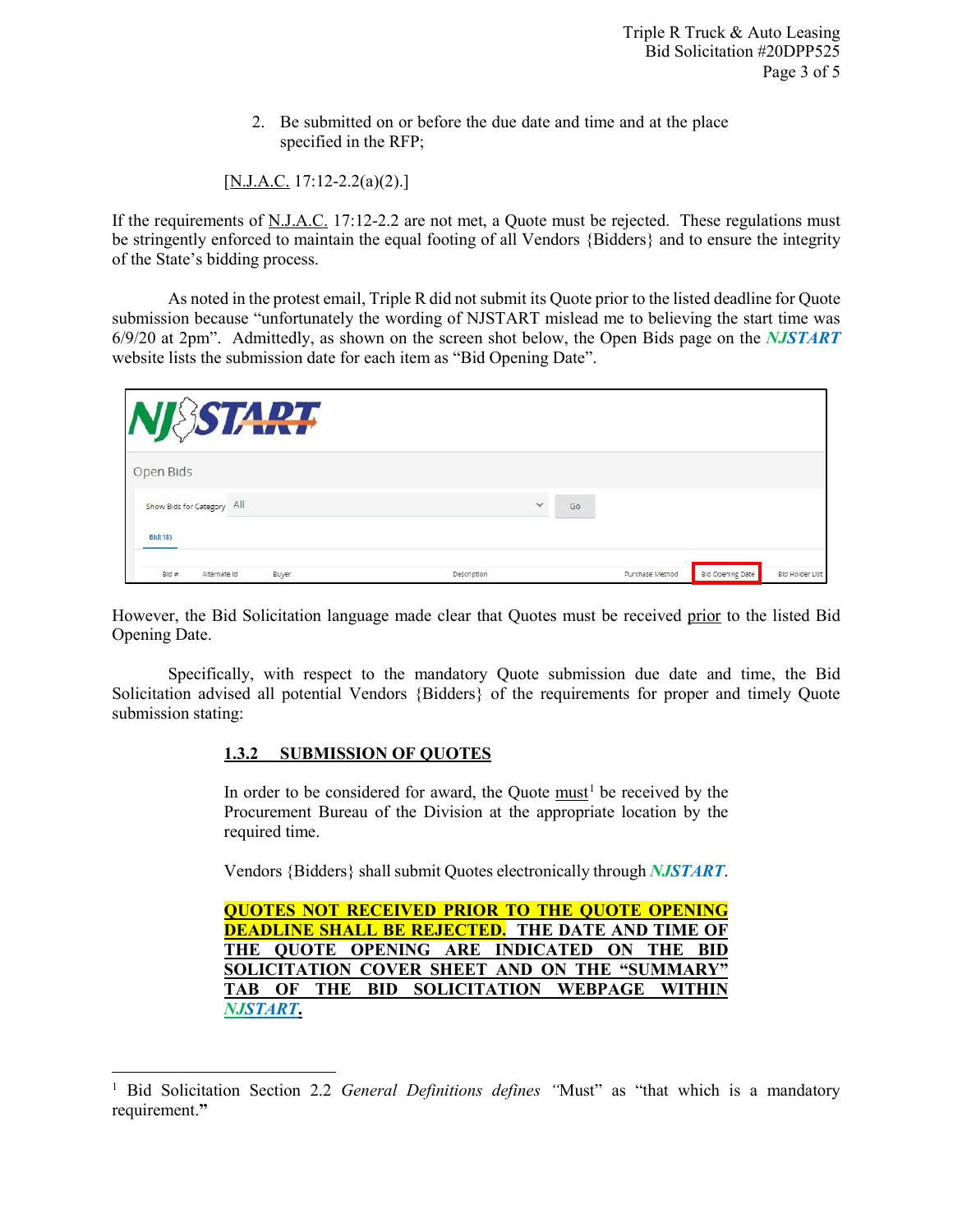## **IF THE QUOTE OPENING DEADLINE HAS BEEN REVISED, THE NEW QUOTE OPENING DEADLINE SHALL BE SHOWN ON THE POSTED BID AMENDMENT AND ON THE "SUMMARY" TAB OF THE BID SOLICITATION WEBPAGE WITHIN** *NJSTART***.**

[Emphasis in the original, highlighting added.]

Moreover, the Bid Solicitation advised the potential Vendors {Bidders} to consult the Division's Quick Reference Guides (QRG) and supporting videos in preparing and submitting a Quote; specifically,

## **1.3.3 VENDOR {BIDDER} SUPPORT**

Vendors {Bidders} are strongly encouraged to visit th[e NJSTART Vendor](https://www.state.nj.us/treasury/purchase/vendor.shtml)  [Support Page,](https://www.state.nj.us/treasury/purchase/vendor.shtml) which contains Quick Reference Guides (QRGs), supporting videos, a glossary of *NJSTART* terms, and helpdesk contact information.

The Vendor {Bidder} should utilize the QRGs before attempting to submit its Quote using the *NJSTART* process. It is the Vendor's {Bidder's} responsibility to ensure that the *NJSTART* Quote and attachments have been properly submitted.

As shown in the screenshot below, the "Submit a Quote" Quick Reference Guide defined the Bid Opening Date as the "date formal bids will be opened for evaluation and closed to further quote submissions."



With the above principals in mind, Vendors {Bidders} are cautioned to allow adequate time to ensure that the Quote is properly submitted. See Bid Solicitation Section 4.2 *Quote Delivery* stating:

> A Quote must arrive at the Division in accordance with this Bid Solicitation's instructions within the time frames noted on the Bid Solicitation cover sheet and on the "Summary" page of the Bid Solicitation in *NJSTART*, or as indicated on the posted Bid Amendment if the Quote Opening Date has been changed. Vendors {Bidders} submitting electronic Quotes via *NJSTART* are cautioned to allow adequate time to ensure timely uploads of all Quote documents to mitigate unforeseen delays or issues. State regulation mandates that late Quotes are ineligible for consideration.